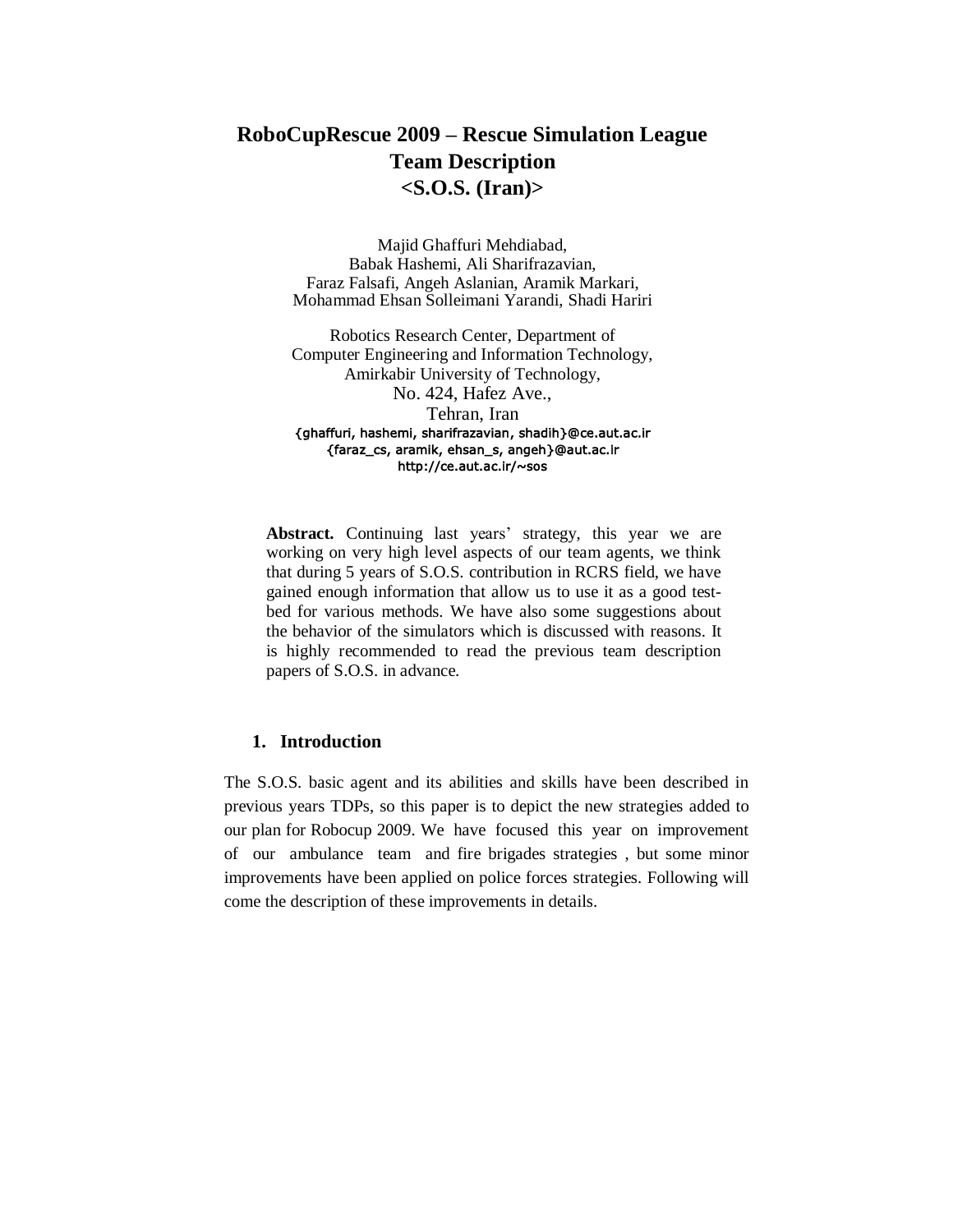#### **2. Review of the RoboCup Rescue Simulation Platform**

Kernel, Misc simulator, Traffic simulator, Civilian simulator and Fire simulator are well described in our previous team description papers, so considering page limit, we are going to skip them in this article. For studying these components of Kernel, please refer to [1], [2] and [3].

#### **3. Agents**

S.O.S. basic agents does not differ from previous years [1, 2], as they have ample abilities to apply every multi-agent strategies needed. It is suggested to review previous years TDP of S.O.S. team to find out these abilities in detail.

# **4. Agent skills and action selection**

Agent general skills (i.e. low level abilities) are as the previous years, for example the path planning strategy, we use a special version of Dijkstra single source shortest path algorithm [4], using a priority queue implemented by S.O.S. team whose time complexity is  $e \log(e)$  where  $e$  is the number of edges in the city graph (i.e. roads) and due to the fact that we consider the maximal sequence of roads between two junctions which has no junction inside as a single road the complexity decreases significantly.

Action selection of every agent is through a special architecture which is described in the software architecture section.

Our approach this year toward specific agents' strategies was/is to work very generally on the high level of fire brigades team and police forces agents only, there are just very minor modifications done on police force agents.

# **4.1. Ambulance Team Agents Approach**

# **4.1.2. Evolutionary Algorithm Method:**

In this method each solution will be considered as a chromosome. Each gene of this chromosome is consisted of three parts: C, which its value is a number between 0 to the number of civilians minus 1 in the maximum case. A, which its value is between 0 to the number of ambulances minus one. And T, which is a value between 0 to the simulation time in the maximum case. The chromosome with the highest point will be offered as a solution to the ambulances.

The information of this chromosome is in a way that each ambulance surveys all the genes and if the value of T in a gene was equal to the simulation time, and also the value of A was equal to the index of the ambulance. That ambulance will just start the rescue operation of the civilian C. It is easily derived that a chromosome has the capacity to generate each solution.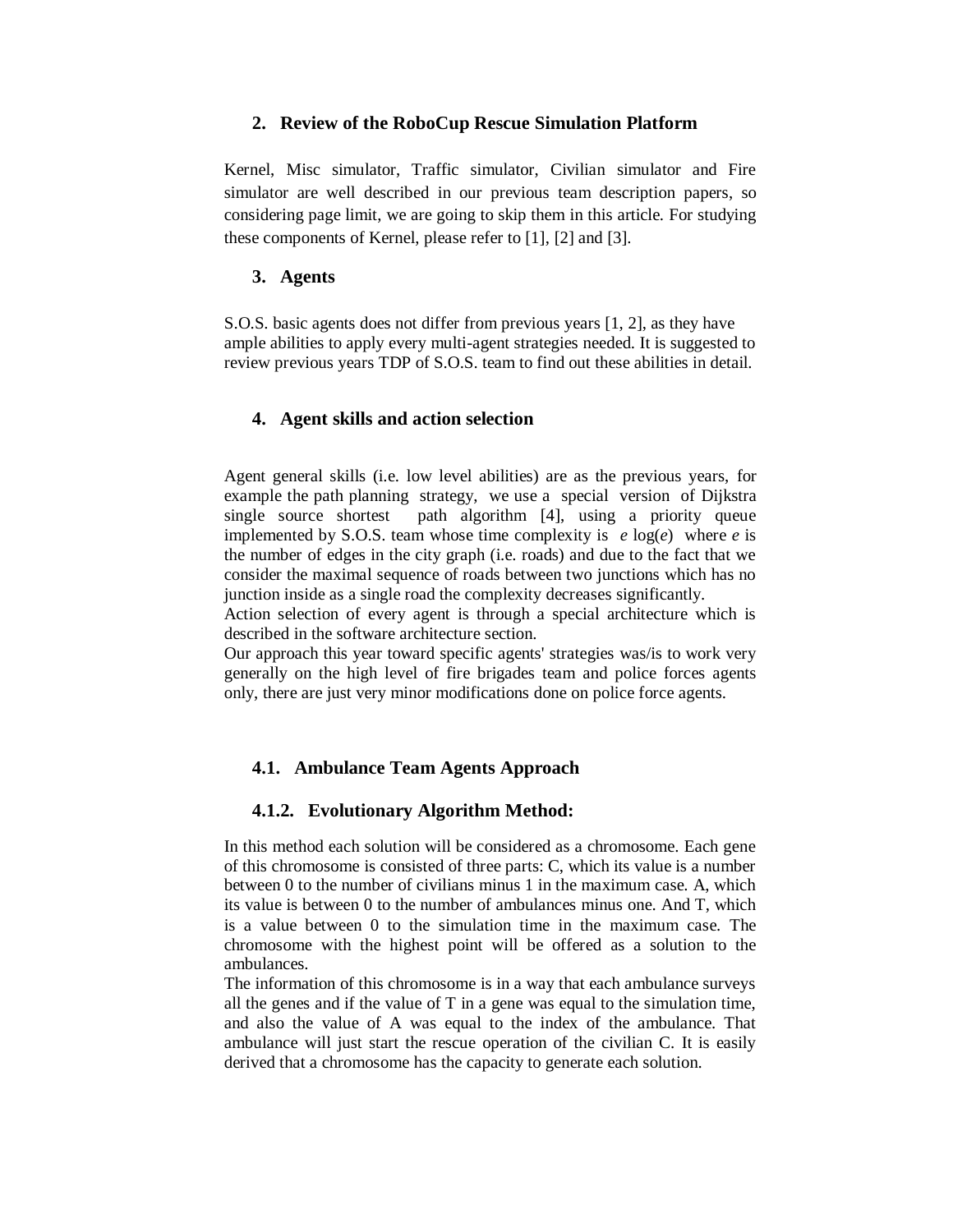The evaluation function for each chromosome will simulate the behavior of ambulances and citizens and the value that returns is the same point which is calculated in the earthquake environment.

The Fitness Function initially adds three events, beginning of rescue operation, end of rescue operation, and end of taking the civilian to the refuges to the Events queue, and then calculates the final point by surveying the Events queue.

Due to the high content of binary representation, decimal representation used in the simulation but the reproductive type and mutation will be represented in binary form, i.e. instead of representing each cell of chromosome interface by value of 0 or 1, it will be represented by a number between 0 to 9. This not only reduces the order of memory needed, also greatly reduces the invalid cases generated.

For reproduction operation, the manner of splitting the chromosome interface of the parents into some parts and combining them is used.

The iteration of performing the genetic algorithm process is as follows:

- 1- Choosing the initial population.
- 2- Evaluate the population.
- 3- Choosing the parents.
- 4- Choosing the children and mutation.
- 5- Replacing the new population with the previous population. If the value of most valued chromosome is less than what it was expected and the number of iterations of the loop is less than the time limit, Goto 2.
- 6- Return the most valued chromosome.

In the figure below, a comparison has been made among three methods, Evolutionary algorithm, Centralized algorithm (2004 strategy) and distributed algorithm (2007 strategy).



**Fig 1.** The point comparison diagram in each cycle in rescue simulation.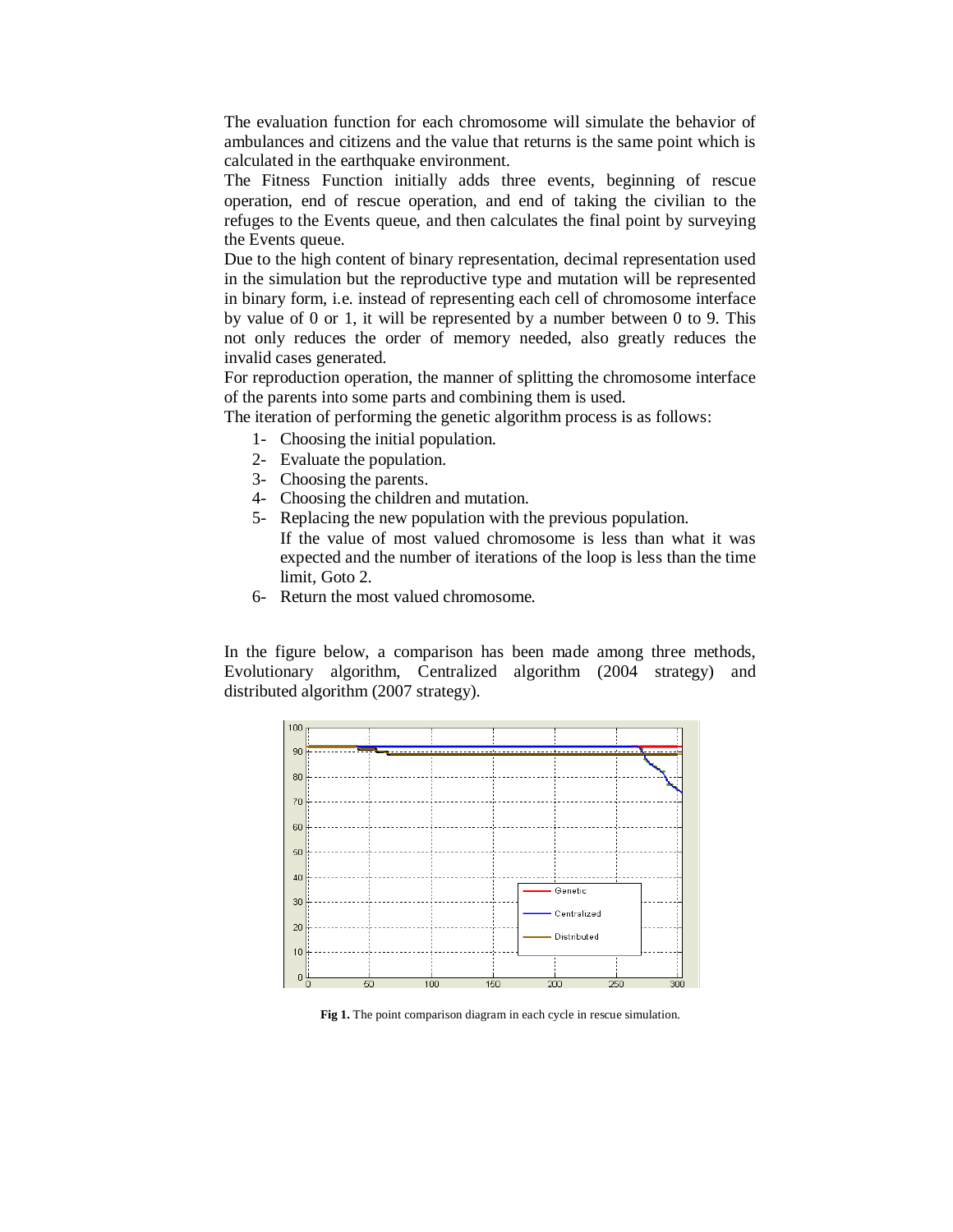As mentioned before, the evolutionary algorithm method is the only method that managed to gain the highest point and no civilians died while simulation. That's because for evaluation of each chromosome the whole procedure of simulation will be re-simulated precisely. Using the dynamic method, at the end of the simulation some of the civilians die, and that's because of rising of computational errors in the final cycles.

Using the heuristic method, causes the dead of some of the civilians too, at the beginning of simulation and that's because of simplification of the problem.

#### **4.1.3. Ambulance Team Strategy in 2009**

Our previous ambulance teams' main problem was the search for civilians; when they were found lately, the agents were under stress condition and as the result they couldn't show their real performance, so we have to improve our search method first of all.

For performing rescue task, each agent itself chooses a civilian (a local view choice) and in the mean time the center also assigns some tasks to the agent (global view choice) - and then each agent chooses between the possible and proper choices.

Because the evaluation parameters have changed so we really can't decide about our agent choosing strategy, so we need more analyzes before we can talk about.

#### **4.2. Fire Brigade Team Strategy in 2009**

Analyzing many logs from our previous strategies and other teams revealed that trivial (yet important) things had been ignored, so we are going to add them to our source code. This year we aim to look the Fire problem with a new approach and also to challenge violating some strategies that are assumed to be basis of fire extinguishing solution.

In previous years we stressed on choosing the best Fire Zones to extinguish them respectively; but this year we mostly zoom on our local strategies strategies used to extinguish and control fiery buildings of a fire zone-, because we are assured that with a perfect local strategy the agents will use less water; resulting into less time moving to refuges and filling their tanks, so we would be able to achieve much better results.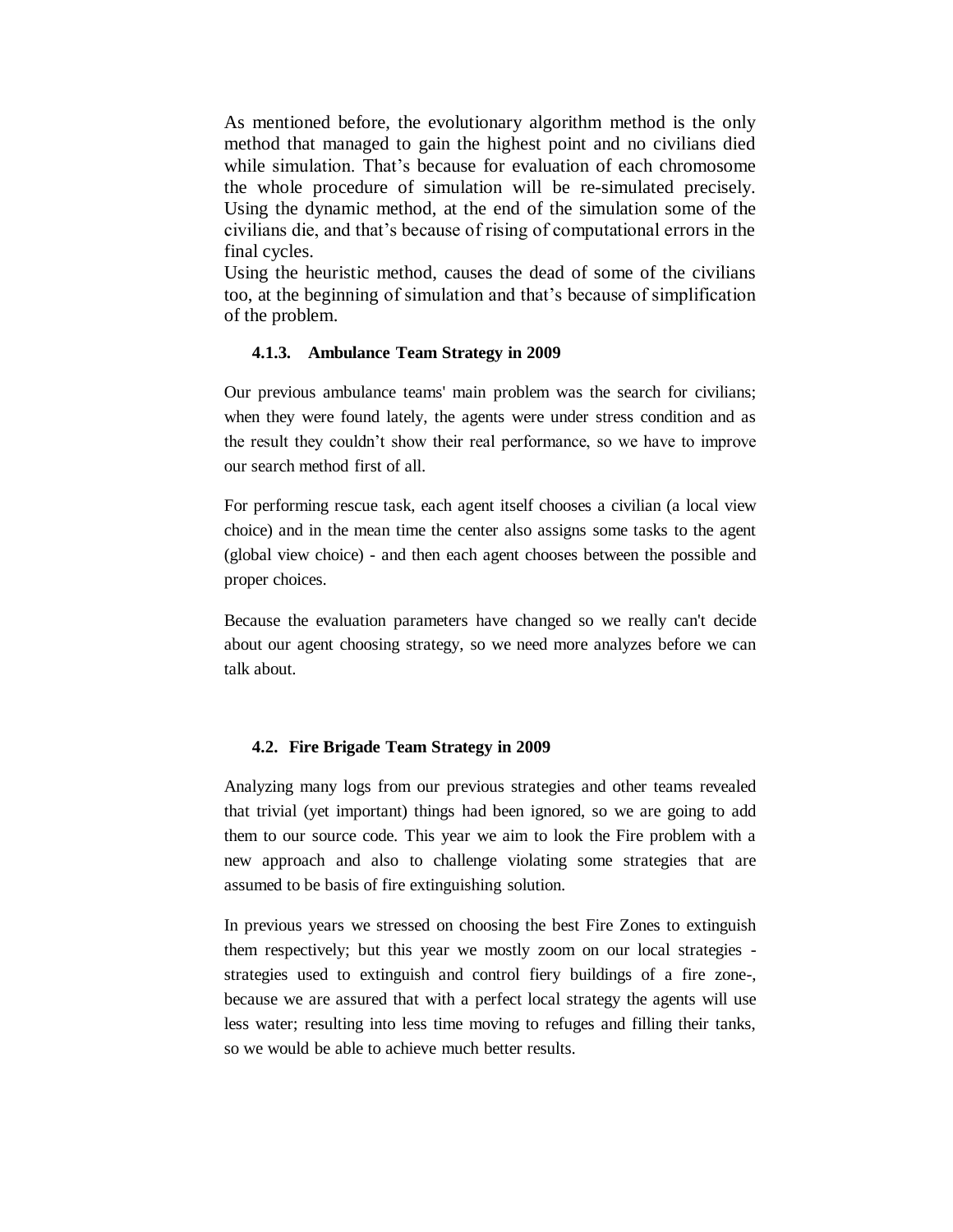# **4.2.2 Global Approach**

We are to add two new vital changes in our global Approach:

- 1. In the preliminary cycles, Fire Brigades try to spread among Fire Zones (the nearest zone),and with a proper local strategy try to extinguish or control the fires till, they get familiar to the map and the city becomes more accessible; then the need to act cooperatively on a specific Fire Zone gets more vital.
- 2. Second point that we insist on to observe is to stick to a Fire Zone till it is completely putout and never change our target Fire Zone even if after some time we recognize another Fire Zone is more important. As experience has shown if we stick to the fire zones that previously we discarded them we will get far better result overall.

#### **4.2.3. Local Approach**

Dividing each Fire Zone in two main parts (1st the Core – Buildings that have the most influence in fire propagation and the most energy of the Fire Zone-, 2nd the other Buildings that are not of that importance or are small enough) is one of our featured local strategies for this year.

Pre extinguishing the buildings is one of the best ways to control the fire, so we would use it widely in our local strategies.

It is obvious that, for extinguishing a fiery building heat deflects are needed. When a building is on fire and its temperature is increasing, providing this heat deflect is difficult and in many cases strong cooperation among a number of agents is needed. We aim to extinguish only new Fires and for other Fiery Buildings we cool them after they are burnt or their temperature is decreasing by itself (after they have hit their maximum point of heat) where providing the deflect is more easy and there is no need of strong cooperation between agents –cooperation among agents is costly and it wastes move and time, as the result we need more water to fill in the tanks which takes much time and so on. It goes without saying that we should avoid this vicious cycle-. We are determined to use this new approach even at the expense of losing a bit score in fires second evaluation parameter in the recently released score vector.

Our other consideration would be the fire Brigades positioning around the target Fire Zone, which could do us good through saving the time of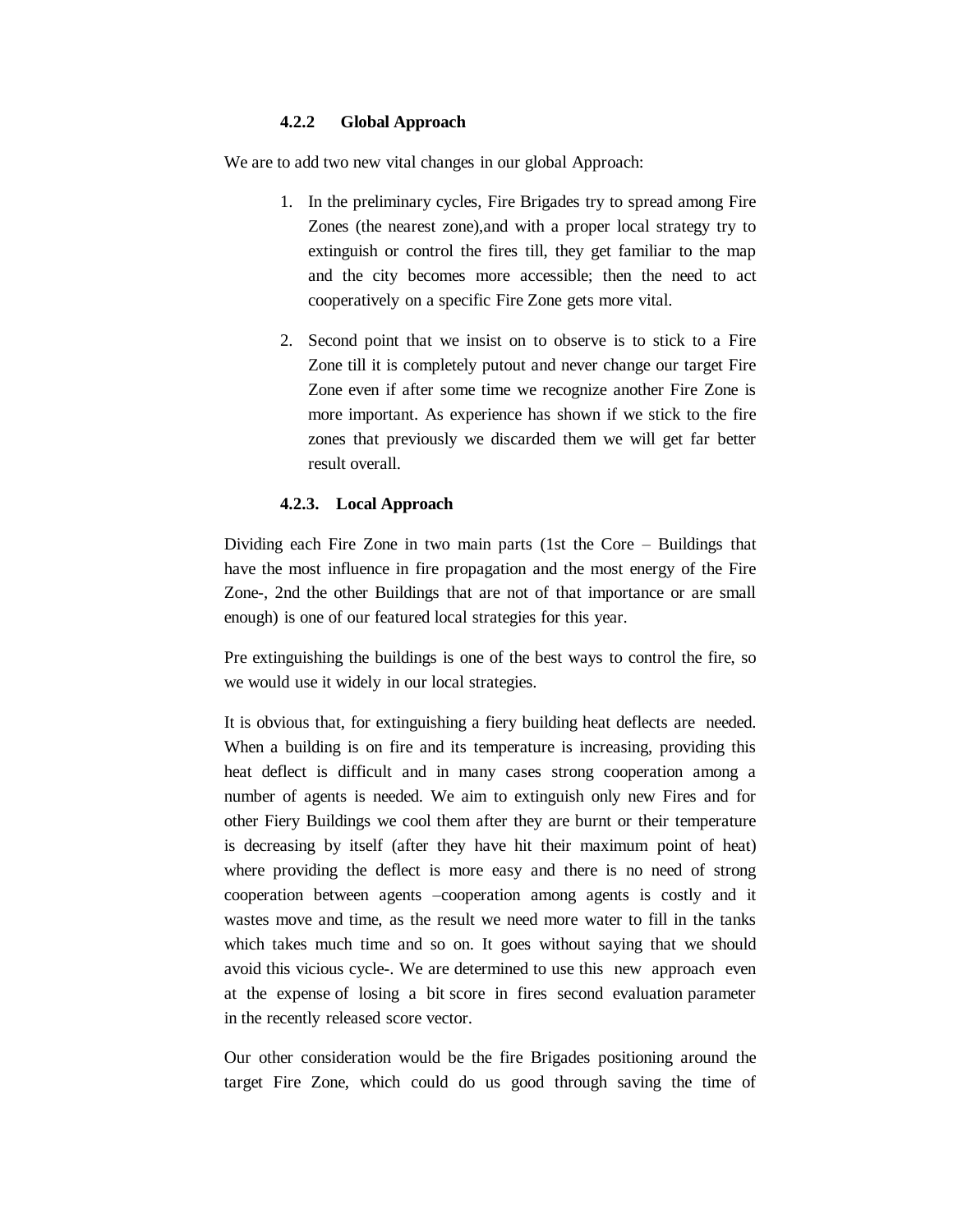numerous moves around the Fire Zone and helping us establishing cooperation using "say".

One of our most important Local Strategic changes is restricting the fires to their near most roads because statistically more than 85% of buildings can't transmit fire to the other side of road by themselves.

We would make use of other new major and minor Strategic changes (more than 100 small strategic bugs are detected), which bringing them in detail, is beyond the scope of this article.

#### **4.2.4. Communication and cooperation**

To establish communication and cooperation between agents as well as updating their world models we aim to minimize the use of message –and maybe not to use message in many maps- and use "say" instead. Because each fire Brigade spends much of its time in the refuge filling water that is a very good time to update its world model .This is superb because in maps with no Ambulance Center or Police Office we could use Fire Station instead to provide coordination among other team agents.

#### **4.3. Police Force Team Strategy in 2009**

We have discovered some bugs in our police force agents implementation such as "fastMove" function and some other errors in their search phase which we are going to correct them, but our main ideas fir police force agents are same as previous years based on noble results achieved by our police forces in comparison with our rivals.

# **5. Agent Coordination**

Depending on the strategy each agent decides in a specific situation, the decision will specify whether to work centralized or distributed, however center agents think that their platoon agents are working centralized so they provide centralized information needed by platoon agents.

As the platoon have almost the same world model their decision about this matter will be coordinated sufficiently.

# **6. Messaging System**

#### **6.1 Management:**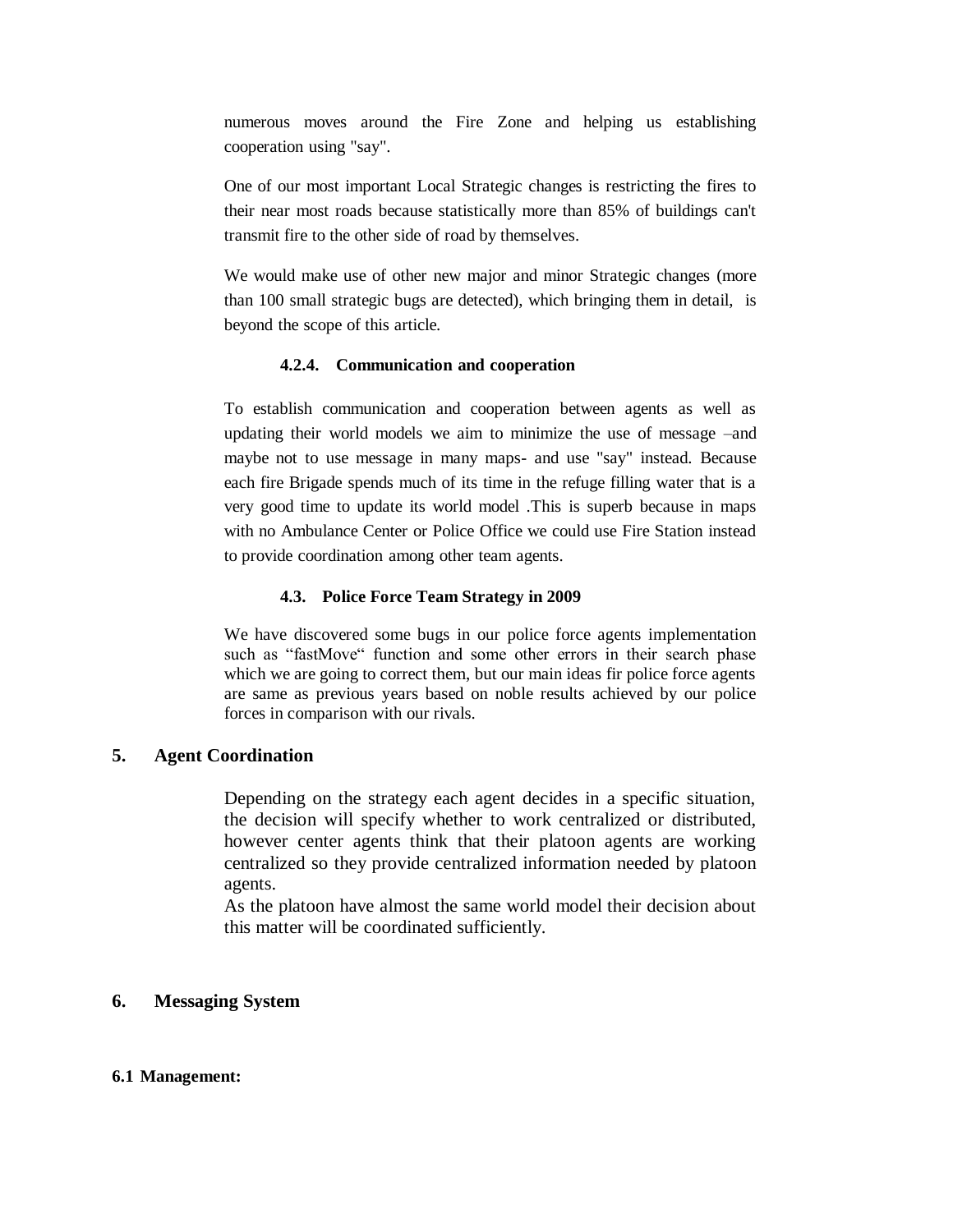Management unit can be divided in three smaller parts:

- Central Management unit
	- o Manages Relationship between all other parts of Message System
- Channel Management unit
	- o Manages the allocation of channels in different communicating conditions ( no station – no communication – one center – etc)
- Storage Management unit
	- o Chooses message storing place

# **6.2 Structure:**

In this system, we used an XML protocol definition. All agents used file in order to define their message types, it also contains the length of their tokens, and the potential senders and target agent of each type of message. Also, facilities for automatic filling of some fields and tokens with respect to the world model of the sending agent are available.

# **6.3 Database:**

In order to have a good management, our database has some priority bases:

Each box structure is a mixture of a hash map, a queue and a stack. This mixture provides our needs and also it is easy to check messages' duplication.

When a box is full we use a FIFO structure to delete excess messages and also we use FILO structure sending a message.

# **6.4 Collecting:**

When a message is received or is made, it must be stored in a data bank and finally in a data box to be sent. After realizing communication conditions, this part is in charge of storing message in destination data bank.

(In figures below: Rectangle: centers, Circle: platoon agent and small circle: captain)

# **Full Communication:**

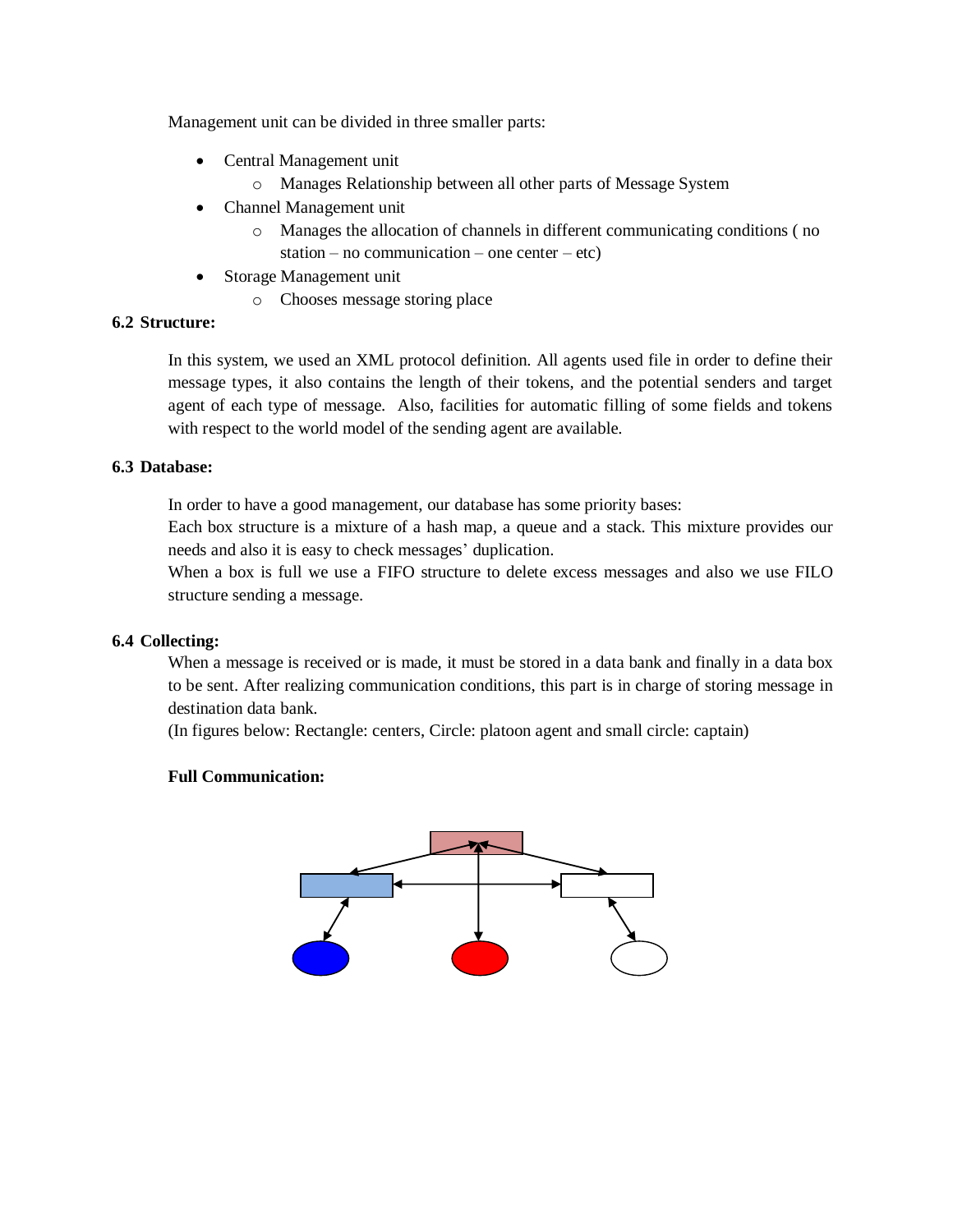For example when new message is produced by a fire brigade agent, related to the strategy, this message must be stored in fire station's data bank.

Each center must send messages which were received from its agents to avoid reflecting.

#### **Two center:**



For instance if a there is no fire station, fire brigades will be divided into two groups, first group communicates with Police Office, and second group communicates with Ambulance Center.

# **One center:**



To distribute messages in no center condition a captain is chosen, captains are used instead of centers. Determining destinations is a main task of collector.

#### **6.5 Distributing:**

After collecting Messages, at the beginning of each cycle Messages will be sent. It is important how to distribute them, because we have restriction in sending and receiving messages, especially in one center communication.

# **6.6 Selection Method:**

The messages which have the highest priority are chosen for being a package during each cycle.

#### **6.7 Data Compression**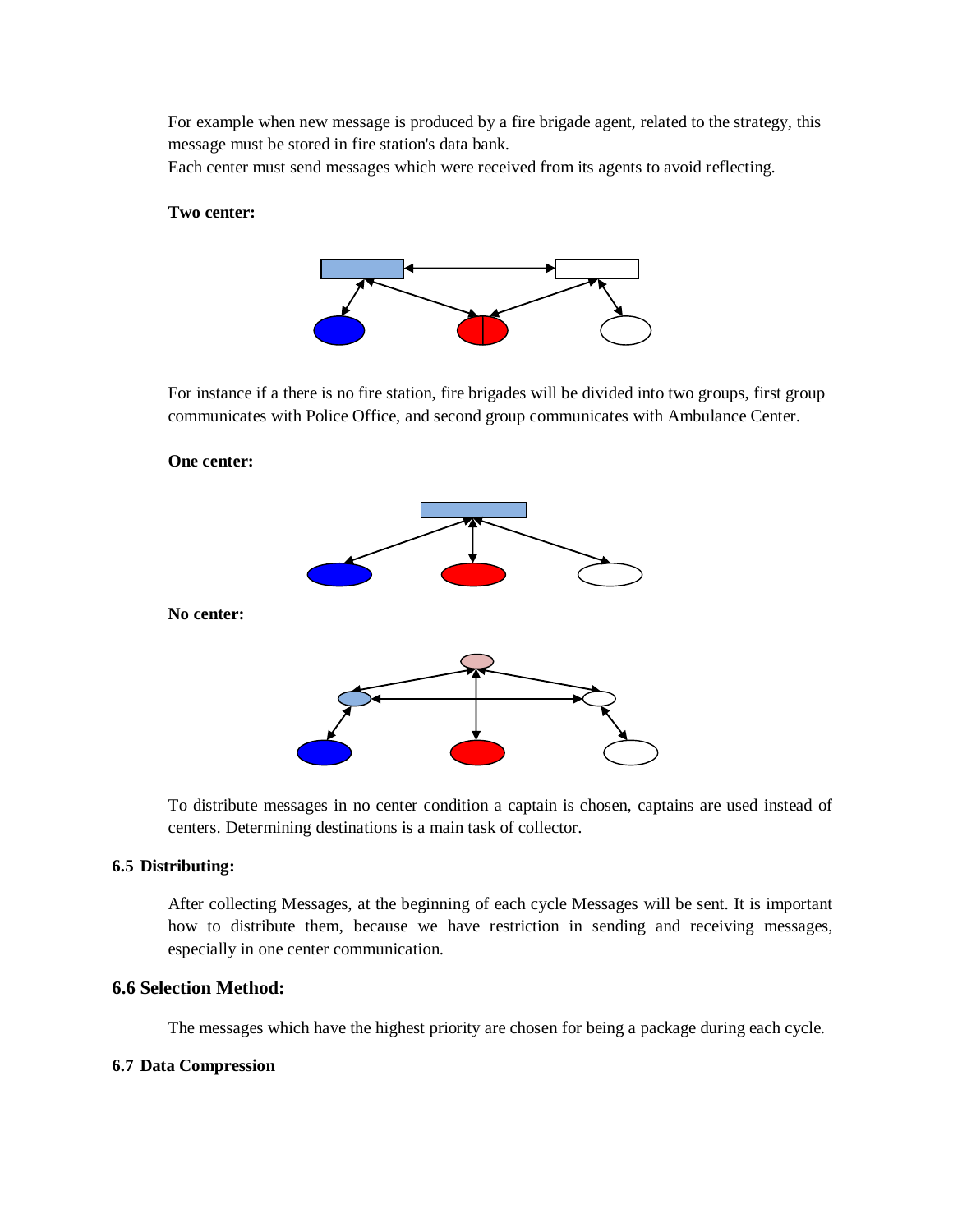We have used a method for data blocks with inconstant length. It uses more bytes for larger data blocks (ex. A number), and less byte for small data blocks.

# **6.8 Voice communication:**

If we don't have radio communication, voice communication has a great importance. it has a less limitation than the radio communication, so it can be used in each and every condition.

# **7. Data Visualization and Tools**

# **7.1. Extended Kernel Viewer**

An improved version of official viewer of Rescue Simulation kernel was developed by S.O.S. members, and released on 2/22/2006, which has the following features;

(Figure 1)

- Shows all the attributes of the selected object in a list box.
- Shows state of an agent or civilian when selected in a list box.
- Shows the action of the selected agent with some details (e.g. for move action it shows the path of the move with the route IDs in a list)
- Some graphical information (e.g. the sense area of the selected agent, the notification of an action loss of an agent, coloring path of the selected agent and etc)

# **7.2. Extended Agent Viewer**

An embedded viewer which has the ability to be enabled, the main purpose was to show the agent current world model, moreover it depicts all the strategy details of which the corresponding agent has decided. It also shows all the necessary details of every possible high level actions of every agent.



Fig 2. Extended Viewer Developed by S.O.S.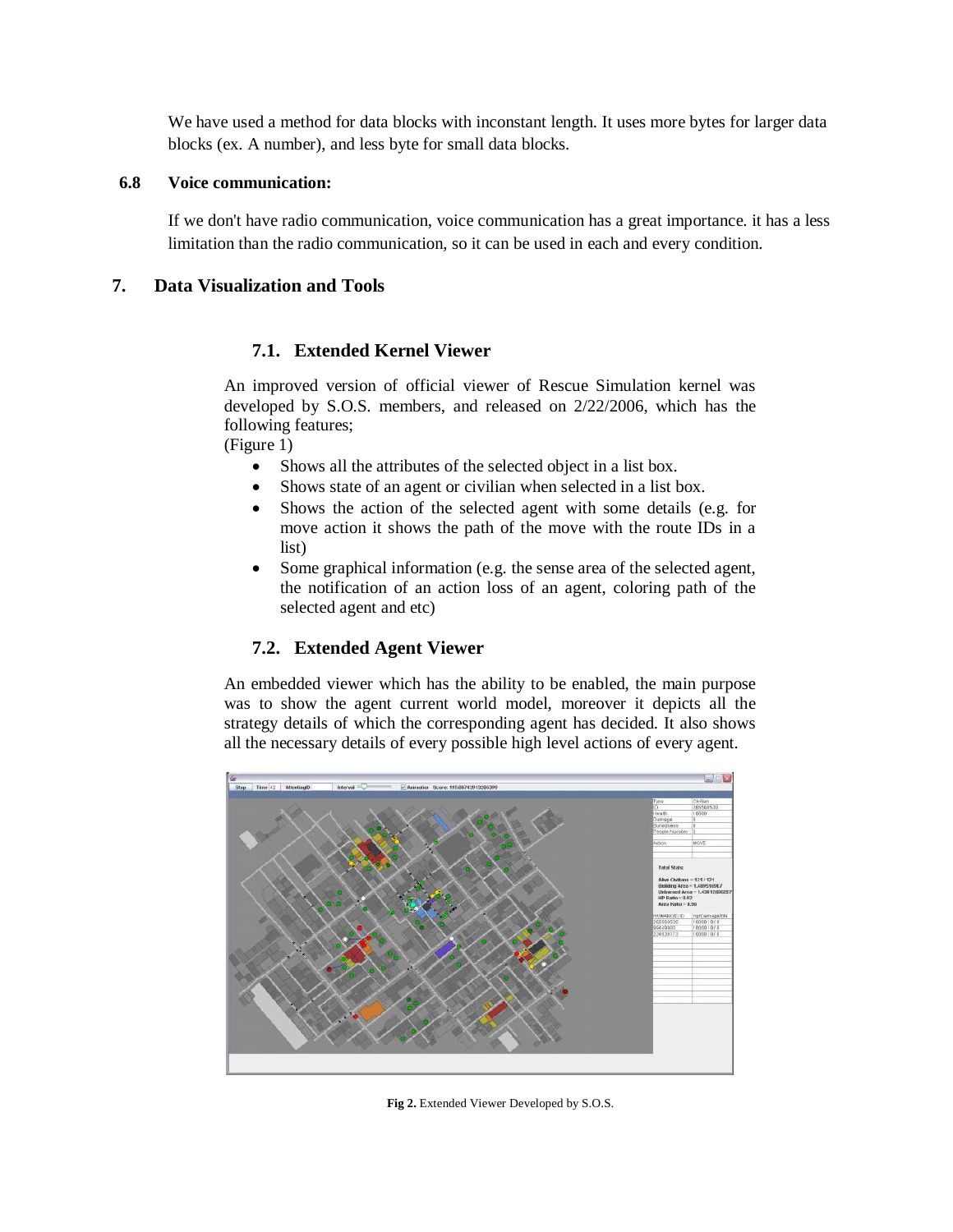# **7.3. Logger**

An organized logging system, which saves a complete history of each agent world model, their traverse in their decision tree, the detailed reasons which caused its transition between states and so on.

# **7.4. XML based messaging system**

All the message parameters which specify homogenous/heterogeneous agents communication details can be manipulated offline in xml files, by updating the content of the files according to our needs.(Figure 2)

| $- <$ SOS>                              |                                                  |
|-----------------------------------------|--------------------------------------------------|
| - <hearpriority></hearpriority>         |                                                  |
|                                         | <centerpriority>FireBrigade</centerpriority>     |
|                                         | <centerpriority>PoliceOffice</centerpriority>    |
|                                         | <centerpriority>AmbulanceCenter</centerpriority> |
|                                         | <platoonpriority>FireStation</platoonpriority>   |
|                                         | <platoonpriority>FireBrigade</platoonpriority>   |
|                                         | <platoonpriority>FireBrigade</platoonpriority>   |
|                                         |                                                  |
| <message name="open road"></message>    |                                                  |
| <br>JointBitSize>3 JointBitSize>        |                                                  |
| <priority>10</priority>                 |                                                  |
| <expiretime>3</expiretime>              |                                                  |
| <param name="index"/> 13                |                                                  |
|                                         |                                                  |
| <message name="blocked road"></message> |                                                  |
| <br>dointBitSize>3 JointBitSize>        |                                                  |
| <priority>10</priority>                 |                                                  |
| <expiretime>3</expiretime>              |                                                  |
| <param name="index"/> 13                |                                                  |
|                                         |                                                  |
| - <message name="All Roads"></message>  |                                                  |
| <jointbitsize>3</jointbitsize>          |                                                  |
| <priority>10</priority>                 |                                                  |
| <expiretime>3</expiretime>              |                                                  |
|                                         | <br>param name="sequence number">8               |
| <param name="roads"/> 100               |                                                  |
|                                         |                                                  |

**Fig 3.** A part Message XML file